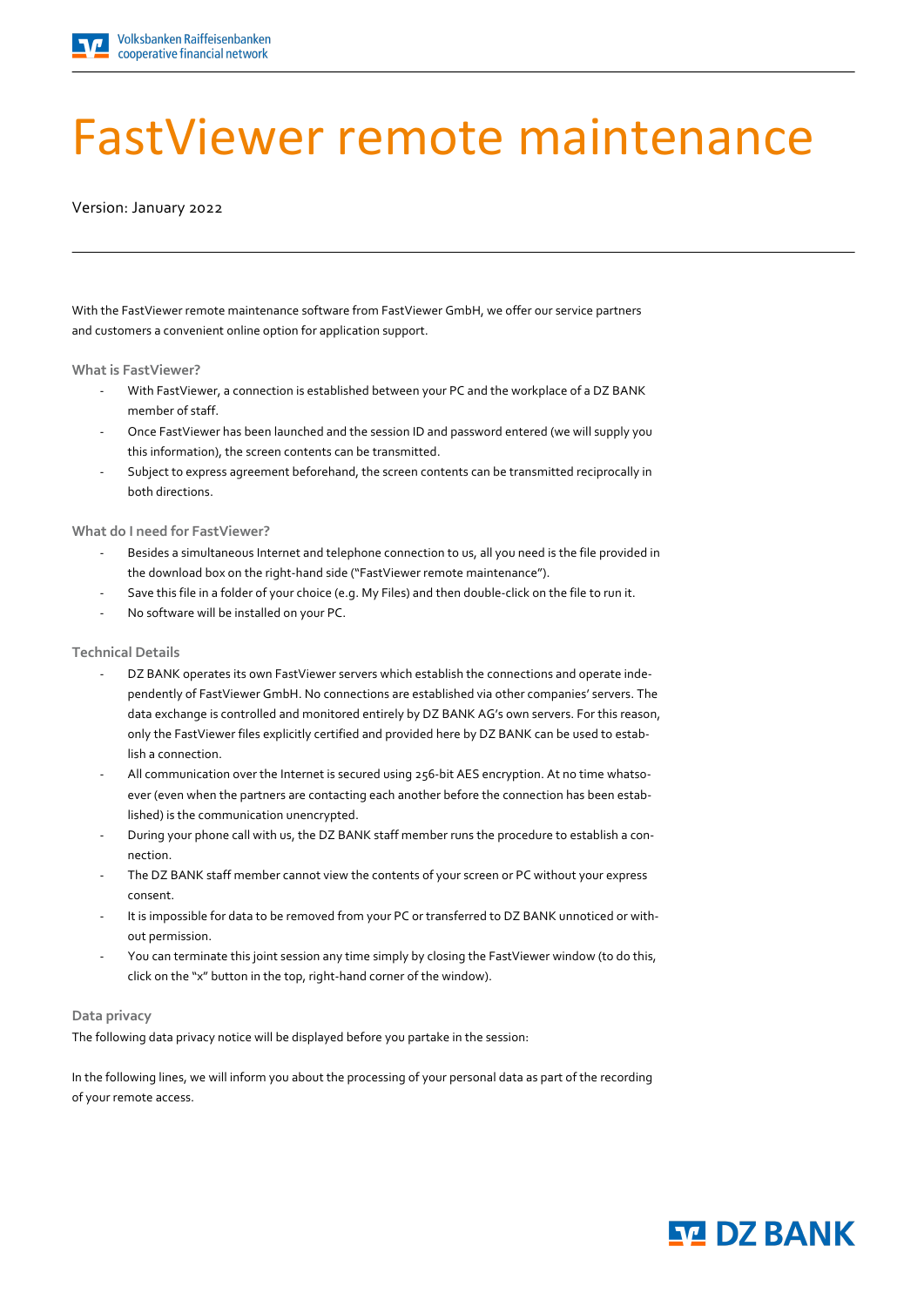**1. Who is responsible for processing my personal data and who can I contact about it?**

The party responsible for processing your personal data (the controller) is:

DZ BANK AG Platz der Republik, 60325 Frankfurt am Main Post: 60265 Frankfurt am Main Telephone: +49 69 7447-01 Fax: +49 69 7447-1685 Email: mail@dzbank.de

You can also use this contact information if you have any enquiries related to data protection.

If you would prefer to direct your enquiry to the DZ BANK data protection officer, they can be contacted at the postal address mentioned above or by telephone: +49 69 7447-94101 fax: +49 69 42726-72804 email: Datenschutz@dzbank.de

**2. What kind of data do we use, and where do we get it from?**

For revision purposes and to ensure that the reasons for amendments carried out remain understandable at a later date, the following data concerning your person will be stored in two centrally-located files (video and log files): IP address, computer and login name, session ID, timestamp and video data (recording of session)..

**3. For what purpose do we process your data, and on what legal basis?**

We process personal data in accordance with the provisions of the General Data Protection Regulation (GDPR) and the Federal Data Protection Act (BDSG) on the basis of your consent (Article 6(1a) of the GDPR). You can withdraw your consent at any time. This also applies to any consent given to us by you before the GDPR came into effect – that is before 25 May 2018. Please note that withdrawing your consent will only have an effect going forwards. It does not affect the legality of any processing performed on the basis of your consent before you withdrew it.

**4. Who receives my data?**

Your data will not be given to other parties. Within the Bank, the system administrators responsible for Fastviewer and the employees responsible for the archiving system of DZ BANK will have access to this data.

**5. How long will you store my data for?**

The data compiled during the sessions will be stored for a maximum of twelve months, after which time they will be deleted in accordance with data protection regulations. ----------------------------------------------------------------------------------- ! - I agree to the storing of my personal data as described above - !